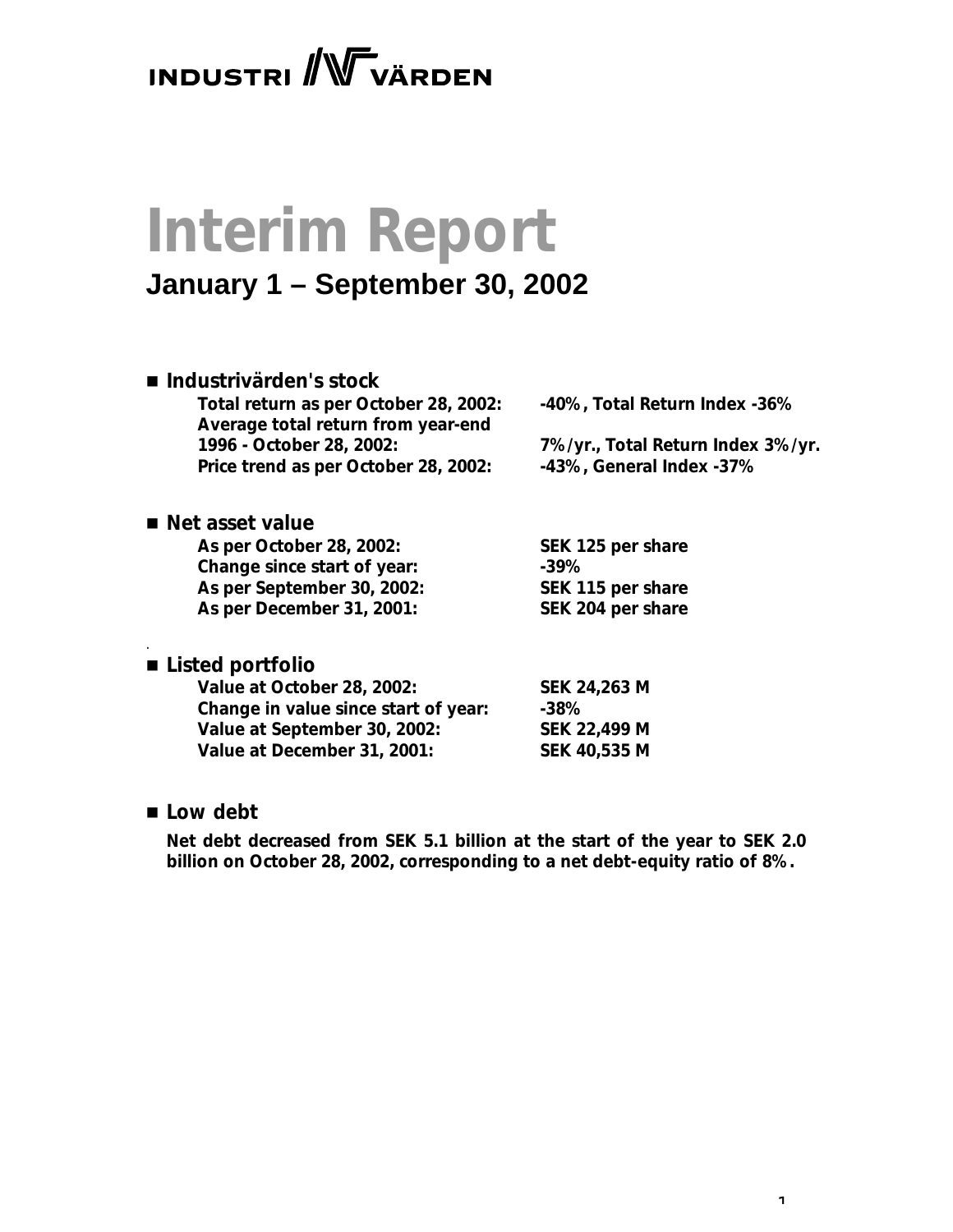

### **CEO'S COMMENTS**

The negative trend for the world's stock markets intensified during the third quarter of the year. The combined effect of a lack of confidence in equities as an investment form, uncertainty about the economic development in the world, and mounting concerns over an armed conflict in the Middle East, brought about a sharp decline in all the world's stock exchanges and the sectors within these. The 44% decline for the Stockholm Stock Exchange since the start of the year was one of the largest among the Western world's bourses.

In this time of uncertainty about the economy and value development in the stock markets, Industrivärden has chosen a cautious path. Aside from our participation in Ericsson's rights issue corresponding to slightly more than SEK 750 M, we have only made a limited number of deals. We have given priority to a low debt-equity ratio and a sound financial position.

We continue to work unrelentingly in our role as long-term active owners to support our major holding companies in their ongoing work on profitable growth. At the same time, we are conducting a systematic evaluation of interesting listed Nordic companies. Thanks to our strong financial position we currently have the capacity to invest in companies that meet our investment criteria. This we will do when we feel certain about the specific investment opportunities, their potential for value growth, and when the time is right.

*Anders Nyrén*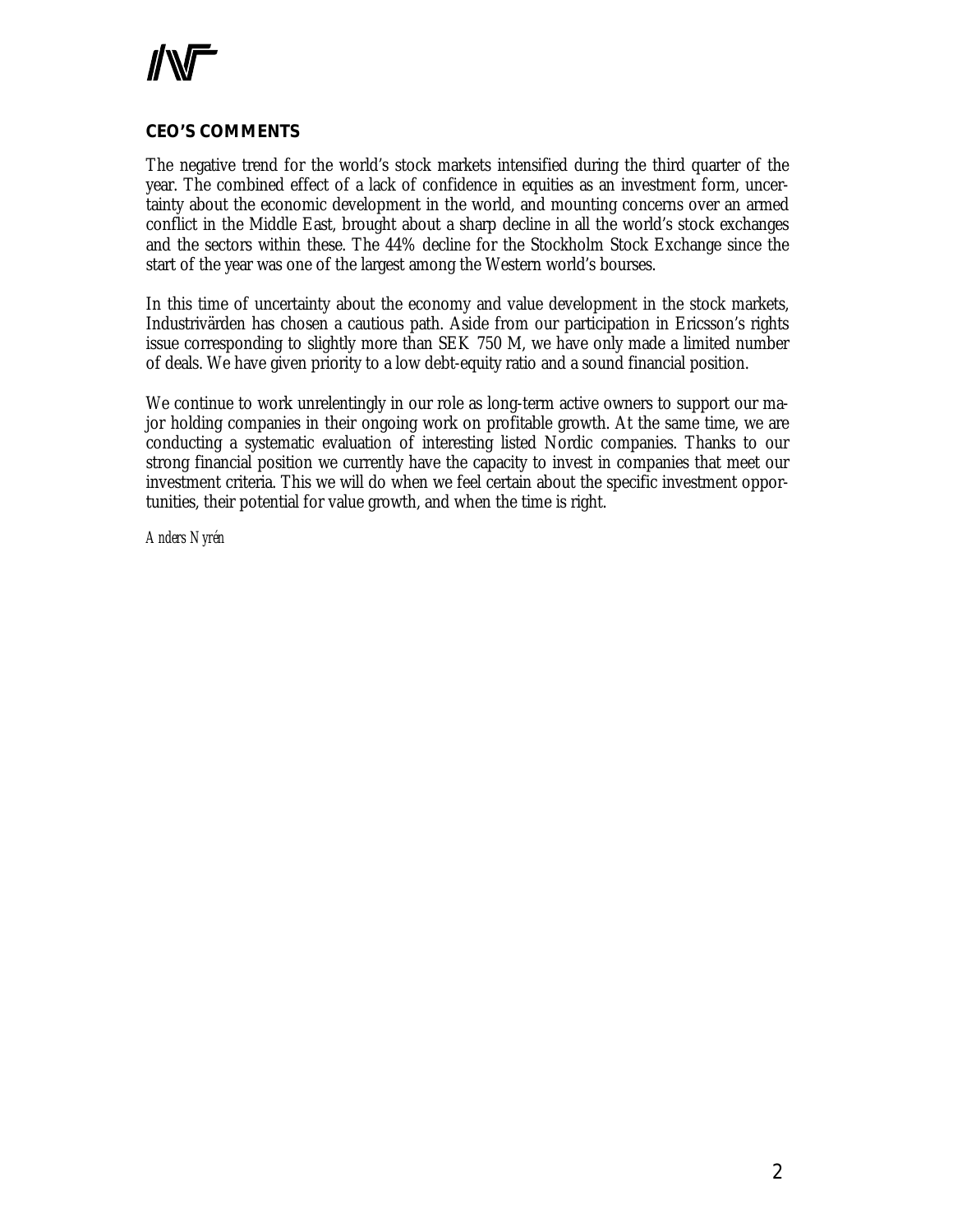### **INDUSTRIVÄRDEN'S STOCK**

Industrivärden's stock fell by 43% from the beginning of the year through October 28, 2002. The General Index fell by 37% during the same period. The total return $^1$  was -40%, compared with -36% for the Findata Total Return Index.

From the end of 1996 through October 28, 2002, Industrivärden's stock delivered an average annual total return of 7%, compared with an annual 3% rise for the Total Return Index during the same period.

Industrivärden's average yearly dividend growth during the five-year period 1997–2001 was 21%. The average dividend yield during this five-year period was 4.0%, which is twice as high as the average for the companies listed on the Stockholm Stock Exchange.



### **NET ASSET VALUE**

Net asset value, which is a measure of Industrivärden's Net Asset Value per Share wealth, is defined as the actual market value of the stocks in the listed portfolio, the calculated value of the industrial and trading companies, and the book value of other unlisted holdings, less other assets and liabilities, net.

Industrivärden's net asset value<sup>2</sup> on September 30, 2002, was calculated at SEK 22.3 billion, or SEK 115 per share. As per October 28, 2002, net asset value was calculated at SEK 125 per share, and at December 31, 2001, it was SEK 204 per share.





l

<sup>&</sup>lt;sup>1</sup>Price trend plus reinvested dividends.

 $^{\rm 2}$ Total number of shares: 193,135,612. The wholly owned industrial and trading operations have been assigned a calculated value using a  $P/E$  multiple of 13 (the same as at year-end 2001), based on current forecasts of the companies' earnings for 2002.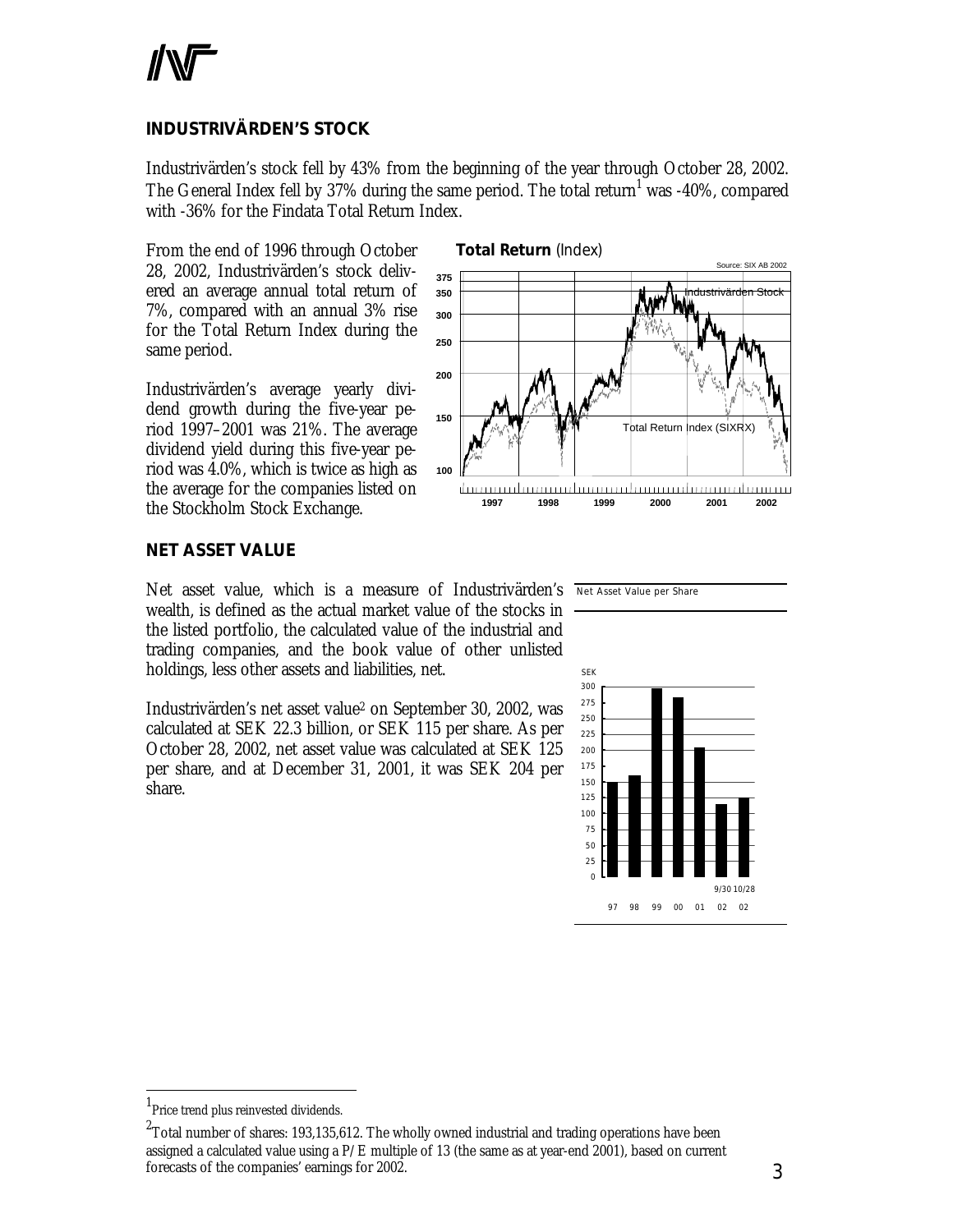### **Composition of Net Asset Value**

A breakdown of the various components making up net asset value as per September 30 and October 28 is shown in the table below.

|                                           | <b>SEK billion</b> |             | SEK per share |           |
|-------------------------------------------|--------------------|-------------|---------------|-----------|
| Parent Company <sup>2</sup>               | Oct. 28            | Sept. 30    | Oct. 28       | Sept. 30  |
| Listed portfolio<br>Unlisted holdings     | 24.2<br>2.1        | 22.5<br>2.1 | 125<br>11     | 116<br>11 |
| Equities portfolio                        | 26.3               | 24.6        | 136           | 127       |
| Other assets and liabilities <sup>3</sup> | $-2.1$             | $-2.3$      | $-11$         | $-12$     |
| Net asset value                           | 24.2               | 22.3        | 125           | 115       |

### **INDUSTRIVÄRDEN'S EQUITIES PORTFOLIO**

Industrivärden's equity assets consist of the listed portfolio, which accounted for 91% of the total portfolio value on September 30, and unlisted holdings, which together accounted for 9% of the total portfolio value.

### *LISTED PORTFOLIO*

 $\overline{a}$ 

The listed portfolio had a market value of SEK 22,499 M on September 30 (SEK 40,535 M at the start of the year), and the surplus value was SEK 4,534 M (SEK 23,207 M at the start of the year). Adjusted for purchases and sales, the change in value since the start of the year was -44%.

During the third quarter, purchases of listed stocks totaled SEK 1,377 M and sales totaled SEK 346 M. Major purchases consisted of 200,539,276 shares of newly issued Ericsson B (of which 199,000,000 corresponded to the pro rata allocation of subscription rights), 701,600 Pharmacia, and 4,000,000 Skanska B, while major sales consisted of 982,500 Pfizer.

Total purchases of listed stocks during the first nine months of the year amounted to SEK 1,981 M, while sales amounted to SEK 2,784 M. Major purchases consisted of 210,539,276 Ericsson B, 50,000,000 Össur, 701,600 Pharmacia and 4,000,000 Skanska B, while major sales consisted of 8,427,400 Lundbeck A/S (the entire holding) and 982,500 Pfizer.



The result of sales from the listed portfolio was a capital gain of SEK 1,477 M. A specification of the result of sales of listed stocks is provided on page 11.

<sup>4</sup>  $^3$ Pertains to all of the Parent Company's assets and liabilities, with the exception of the book value of shares in listed companies, shares in subsidiaries, and other unlisted holdings.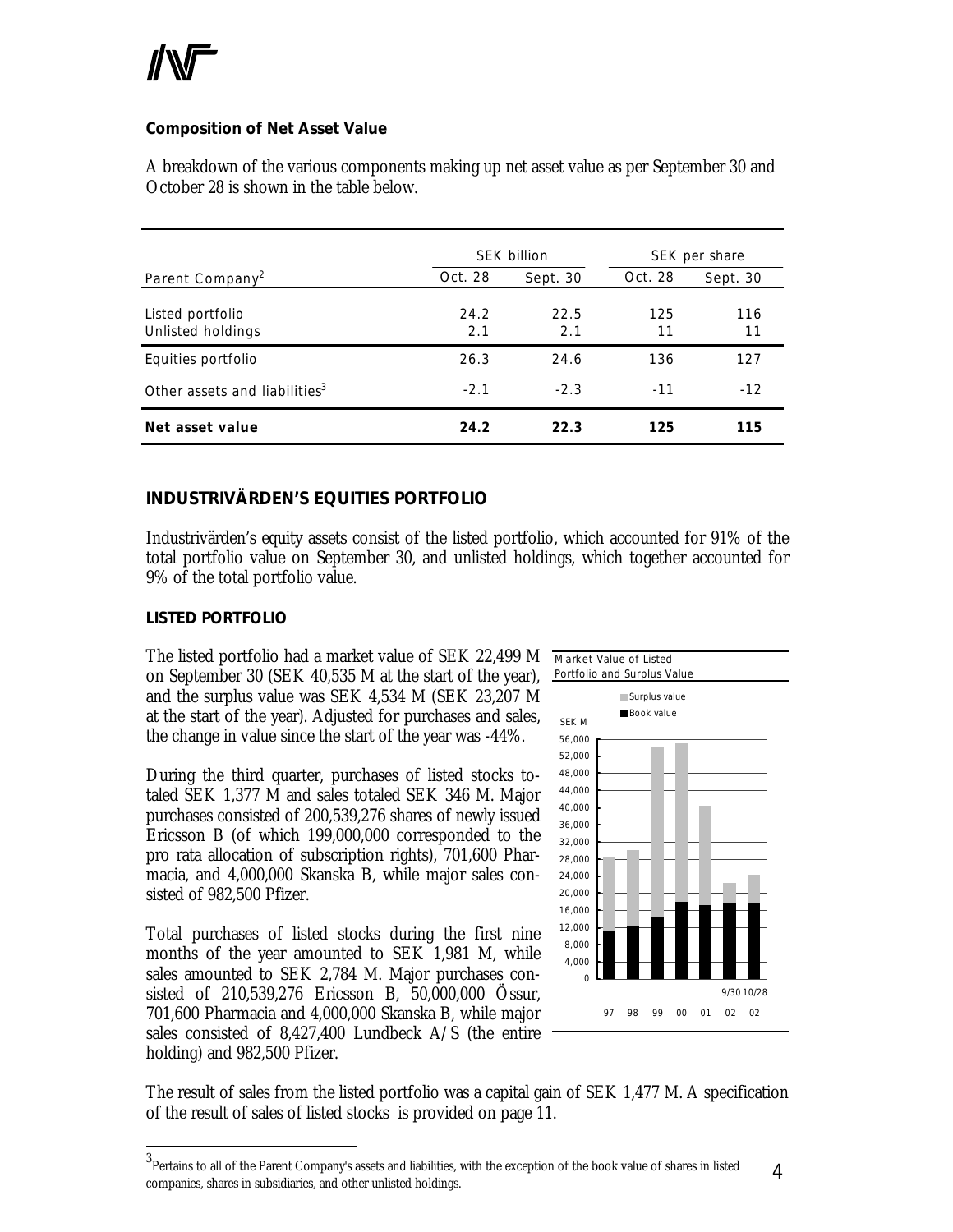| Stock                                                                                                                                              | Number      | SEK M  | Market value<br>SEK/share | % of port-<br>folio value | % of capital<br>in company | % of votes<br>in company |
|----------------------------------------------------------------------------------------------------------------------------------------------------|-------------|--------|---------------------------|---------------------------|----------------------------|--------------------------|
| Handelsbanken                                                                                                                                      | 48,655,900  | 5,620  | 29                        | 25                        | 6.8                        | 7.4                      |
| <b>SCA</b>                                                                                                                                         | 18,982,000  | 5,465  | 28                        | 24                        | 8.1                        | 28.0                     |
| Sandvik                                                                                                                                            | 21,000,000  | 4,578  | 24                        | 20                        | 8.0                        | 8.0                      |
| Ericsson                                                                                                                                           | 399,539,276 | 1,490  | 8                         | $\overline{7}$            | 2.5                        | 27.7                     |
| Skanska                                                                                                                                            | 32,302,756  | 1,476  | 8                         | $\overline{7}$            | 7.7                        | 31.5                     |
| SSAB                                                                                                                                               | 12,065,600  | 1,032  | 5                         | 5                         | 12.0                       | 15.6                     |
| Skandia                                                                                                                                            | 48,846,800  | 664    | 4                         | 3                         | 4.6                        | 4.6                      |
| Pfizer Inc.                                                                                                                                        | 2,017,500   | 542    | 3                         | $\overline{2}$            | 0.0                        | 0.0                      |
| Scania                                                                                                                                             | 3,000,000   | 402    | 2                         | $\overline{2}$            | 1.5                        | 1.8                      |
| Össur                                                                                                                                              | 50,000,000  | 283    | 1                         | 1                         | 15.2                       | 15.2                     |
| Pharmacia Corp                                                                                                                                     | 701,600     | 252    | 1                         | $\mathbf{1}$              | 0.0                        | 0.0                      |
| Volvo                                                                                                                                              | 1,800,000   | 233    | 1                         | $\mathbf{1}$              | 0.4                        | 0.8                      |
| Other ( <sek 200="" m)<="" td=""><td></td><td>462</td><td><math>\overline{2}</math></td><td><math>\overline{2}</math></td><td></td><td></td></sek> |             | 462    | $\overline{2}$            | $\overline{2}$            |                            |                          |
| Total                                                                                                                                              |             | 22,499 | 116                       | 100                       |                            |                          |

### **Portfolio of Listed Stocks as per September 30, 2002**

No stocks were out on loan as per September 30.

### **Price Trend for the Largest Shareholdings**

The price trend during the first nine months of the year for the largest shareholdings, which accounted for 91% of the portfolio's value on September 30, was as follows:

|                                            | Share of portf.value | Value change,<br>SEK M  | Price change,<br>% | Oct. 1, 1997-  | Yearly average total return, %<br>Oct. 1, 1992- |
|--------------------------------------------|----------------------|-------------------------|--------------------|----------------|-------------------------------------------------|
| Stock                                      | as per Sept. 30, %   | Jan. 1 - Sept. 30, 2002 |                    | Sept. 30, 2002 | Sept. 30, 2002                                  |
| Handelsbanken                              | 25                   | $-1.896$                | $-25$              | 9              | 36                                              |
| <b>SCA</b><br>Sandvik                      | 24<br>20             | 131<br>$-137$           | -3                 | 13<br>$\Omega$ | 18<br>16                                        |
| Ericsson<br>Skanska                        |                      | $-10.518$<br>$-697$     | -91<br>$-33$       | $-34$<br>$-3$  | 5<br>21                                         |
| <b>SSAB</b><br>Skandia                     | 5<br>3               | $-205$<br>$-2.987$      | $-17$<br>$-82$     | $-7$<br>$-16$  | 18<br>13                                        |
| General Index<br><b>Total Return Index</b> |                      |                         | $-44$              | -5             | 15                                              |

Changes in value have been adjusted for purchases and sales.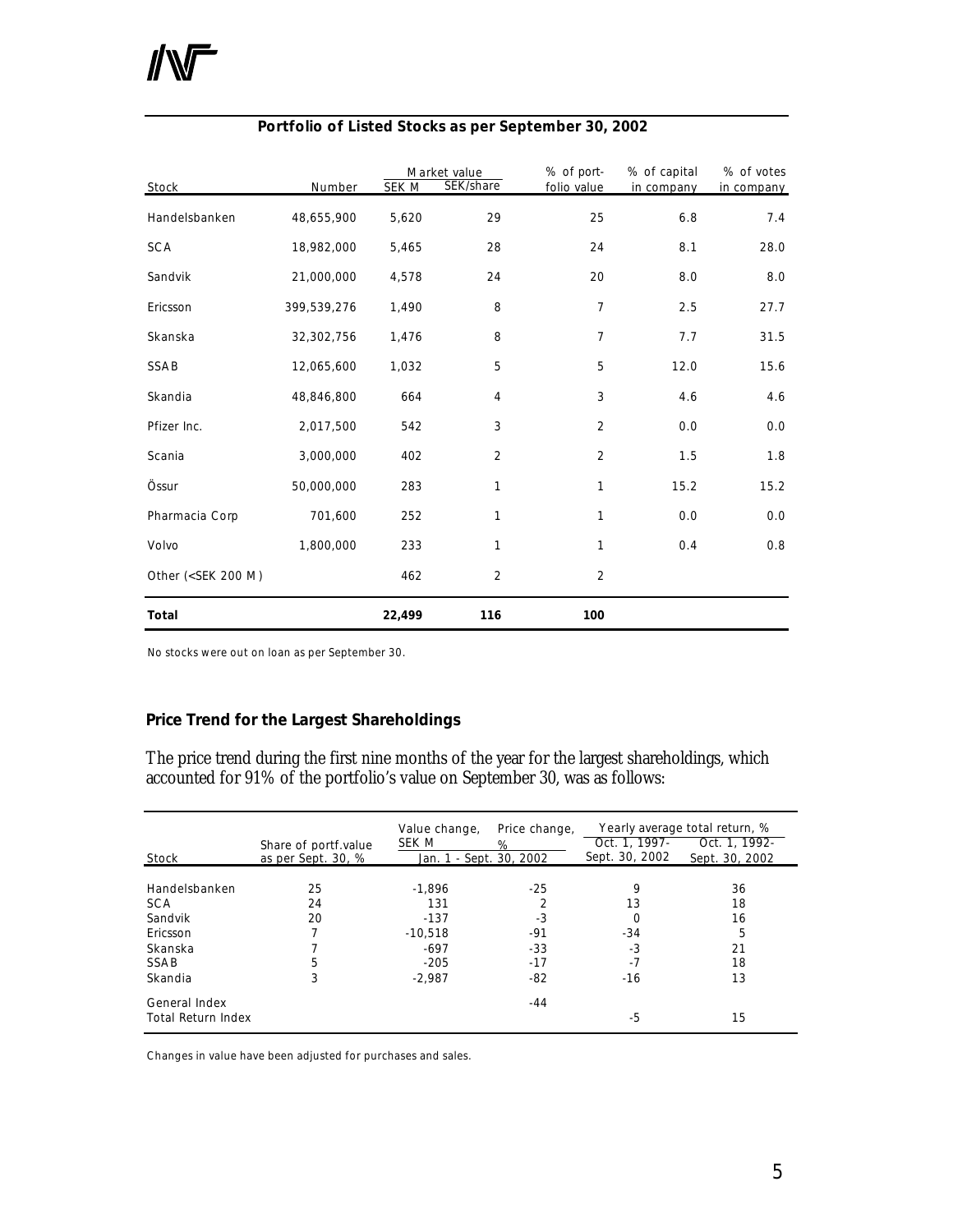*Handelsbanken's* expansion outside the Nordic region continued according to plan. Earnings decreased, however, mainly due to the fact that commission income as well as net trading income were hurt by lower volumes of equity trading. However, the branch activities showed record earnings. Loan losses remained low. The change in the value of Industrivärden's shareholding during the first nine months of the year was SEK -1.9 billion. Handelsbanken's stock performed better than the General Index $^4$  and the bank & insurance index.

*SCA* benefited from continued high demand for hygiene products. Operating earnings for these products improved significantly, while earnings for packaging and forest industy products decreased. The strategy of developing SCA's core businesses through acquisitions led to acquisitions of European companies active in the areas of hygiene products and packaging. The change in the value of Industrivärden's shareholding during the first nine months of the year was SEK 0.1 billion. SCA's stock performed better than the General Index.

*Sandvik's* earnings improved during the first half of the year for its Mining and Construction unit but decreased for the Tooling and Specialty Steels units. The market position strengthened through several strategic acquisitions, including the American tool company Valenite. The change in the value of Industrivärden's shareholding during the first nine months of the year was SEK -0.1 billion. Sandviken's stock performed better than both the industrial index and the General Index. The interim report for the first nine months of the year will be released on November 6.

*Ericsson's* earnings for the first nine months of the year were hurt by lower demand for mobile systems, stemming from the low level of investment by telecom operators. Substantial cost cutting measures are currently being taken in the aim of achieving an operating surplus some time in 2003. Cost savings in 2002 and 2003 are expected to lead to approximately SEK 50 billion in lower costs on a yearly basis. The change in the value of Industrivärden's shareholding during the first nine months of the year was SEK -10.5 billion. Ericsson's stock performed below the General Index, but largely on a par with other major international manufacturers of telecom systems.

Ericsson carried out a rights issue during the third quarter, raising SEK 29 billion, net, for the company after issue costs. The issue, which was guaranteed by Ericsson's major shareholders and a consortium of banks, was oversubscribed by 37%, and thus the guarantee did not need to be exercised.

*Skanska's* earnings and operating margins improved in the company's three main markets, the U.S., Europe and Scandinavia. The change in the value of Industrivärden's shareholding during the first nine months of the year was SEK -0.7 billion. Skanska's stock performed better than the General Index.

*SSAB's* deliveries increased, but earnings were hurt by lower margins. The change in the value of Industrivärden's shareholding during the first nine months of the year was SEK -0.2 billion. SSAB's stock performed better than the industrial index as well as the General Index.

*Skandia's* sales decreased, mainly in the U.S. market, as a result of the continued decline in the world's stock markets. This led to a deterioration in the result of operations. Substantial costcutting programmes are being carried out in all units. The change in the value of Industrivärden's shareholding during the first nine months of the year was SEK -3.0 billion. Skandia's stock performed below the General Index.

 $\overline{a}$ 

 $^4$ All index comparisons pertain to Affärsvärlden's sector breakdown.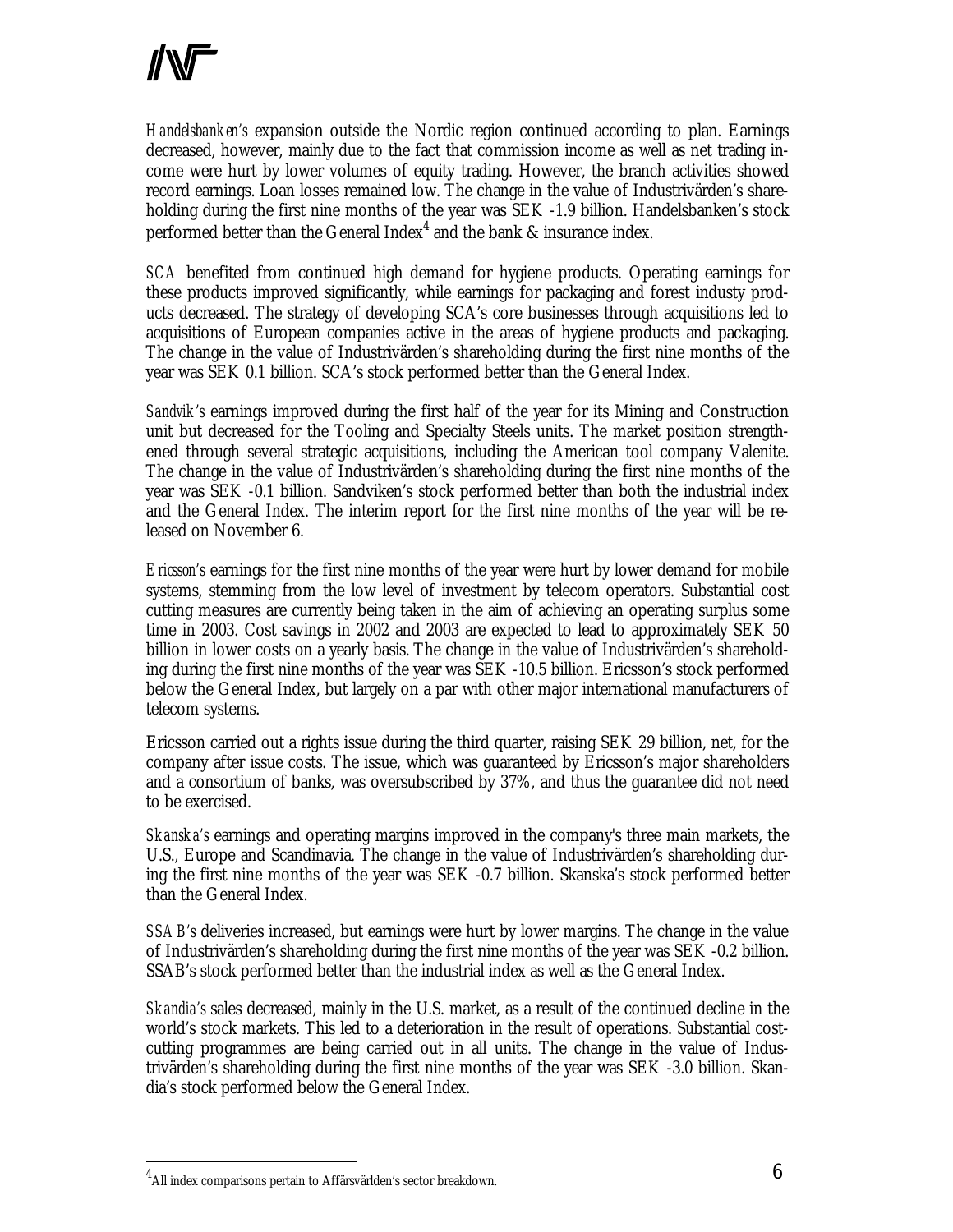# **INT**

### **Trend for the Listed Portfolio Through October 28, 2002**

The market value of the listed portfolio on October 28 was SEK 24,263 M, and the surplus value was SEK 6,514 M. Adjusted for purchases and sales, the portfolio's value decreased by 38% compared with the start of the year. The General Index fell by 37% during the same period.

| Portfolio of Listed Stocks as per October 28, 2002 |             |        |                           |             |                                              |  |  |
|----------------------------------------------------|-------------|--------|---------------------------|-------------|----------------------------------------------|--|--|
| Stock                                              | Number      | SEK M  | Market value<br>SEK/share | folio value | % of port- Price change, %<br>Jan. 1-Oct. 28 |  |  |
|                                                    |             |        |                           |             |                                              |  |  |
| Handelsbanken                                      | 48,655,900  | 5.449  | 28                        | 23          | $-27$                                        |  |  |
| <b>SCA</b>                                         | 18,982,000  | 5,405  | 28                        | 22          |                                              |  |  |
| Sandvik                                            | 21,000,000  | 4.547  | 22                        | 19          | $-4$                                         |  |  |
| Ericsson                                           | 399,539,276 | 3,291  | 17                        | 14          | -80                                          |  |  |
| Skanska                                            | 33,302,756  | 1.469  | 8                         | 6           | -36                                          |  |  |
| SSAB                                               | 12,065,600  | 1.092  | 6                         | 4           | $-12$                                        |  |  |
| Skandia                                            | 48,846,800  | 957    | 5                         | 4           | -74                                          |  |  |
| Other                                              |             | 2,053  | 11                        | 8           |                                              |  |  |
| Total                                              |             | 24,263 | 125                       | 100         | $-38$                                        |  |  |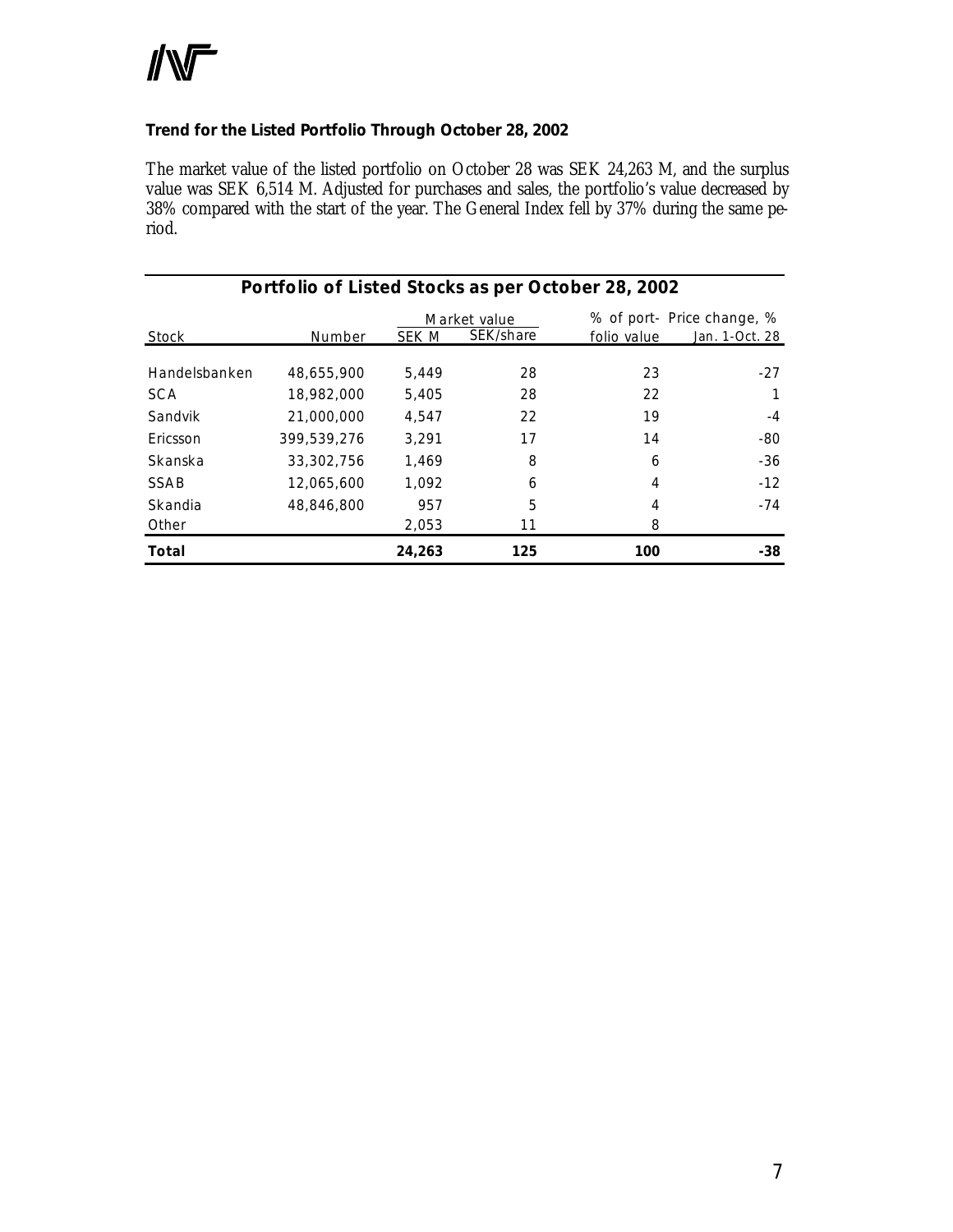### *UNLISTED HOLDINGS*

The door automation company *Besam* was sold to the Assa Abloy lock group on June 30 and is included in Industrivärden's nine-month earnings based on its earnings for the first half of the year.

Net sales for *Indutrade*, which is one of the leading industrial trading companies in the Nordic region, totaled SEK 2,287 M (2,313). *Isaberg Rapid*, which manufactures and markets stapling tools, grew its net sales to SEK 651 M (543). Net sales for Besam totaled SEK 963 M for the first six months of 2002 (SEK 1,523 M for the first nine months of 2001).

Indutrade's earnings after financial items totaled SEK 147 M (140) and Isaberg Rapid's totaled SEK 27 M (28). Earnings for Besam amounted to SEK 50 M for the first six months of 2002 (SEK 128 M for the first nine months of 2001).

The venture capital company *Ericsson Venture Partners* (25% stake) invests in companies focusing on mobile Internet applications. As per September 30, 15% of Industrivärden's fund capital of USD 75 M had been utilized. The shareholdings in *Biodisk*, *DHJ Media* and *Ericsson Finans* were divested during the first half of the year.

### **GROUP**

### *NET SALES AND EARNINGS* <sup>5</sup>

Consolidated net sales amounted to SEK 3,902 M (4,380). Operating earnings totaled SEK 4,747 M (1,585), of which SEK 4,561 M (1,309) pertained to earnings from portfolio management, SEK 252 M (356) to earnings of operating companies, and SEK 66 M (80) to management costs. Net financial items amounted to SEK -212 M (-299). Earnings after financial items totaled SEK 4,535 M (1,286).

### *FINANCING AND NET DEBT*

The groups net debt decreased by SEK 2,881 M to SEK 2,855 M, mainly due to the fact that net sales of stocks exceeded net dividends rendered.

From a portfolio perspective, without taking interest-bearing liabilities in subsidiaries into account, net debt decreased from SEK 5.1 billion to SEK 2.2 billion as per September 30. Net debt on October 28 was SEK 2.0 billion. In spite of the weak stock markets net debt-equity ratio $^6$  has improved from 11% at the beginning of the year to 9% as per September 30 (17%  $\,$ on September 30, 2001). The corresponding figure on October 28 was 8%.

### **PARENT COMPANY**

 $\overline{a}$ 

Earnings after net financial items for the Parent Company amounted to SEK 4,609 M (990), including SEK 817 M (912) in dividend income, SEK 1,477 M (473) in capital gains from sales of listed stocks, and SEK 2,613 M (-79) in capital gains from sales of other stocks, of which the sale of Besam accounted for the most part. The Parent Company's earnings also include SEK 66 M (a decrease by SEK 14 M) in management costs, SEK -20 M (5) in other operating income and expense, and SEK -212 M (-241) in net financial items.

<sup>5</sup> Industrivärden has ownership stakes in Ericsson, SCA, Skanska, and other companies which amount to at least 20% of the number of votes after full dilution (i.e., associated companies). The consolidated income statement and balance sheet presented in this report have been prepared in accordance with the acquisition value method. Once complete information from all associated companies is available – however, not later than two months after the end of the reporting period – a complementary income statement and balance sheet, prepared in accordance with the equity method, will be available upon request from Industrivärden and can be obtained from the Company's website.

 $^6$ Parent company's interest-bearing net debt in relation to the market valued equities portfolio.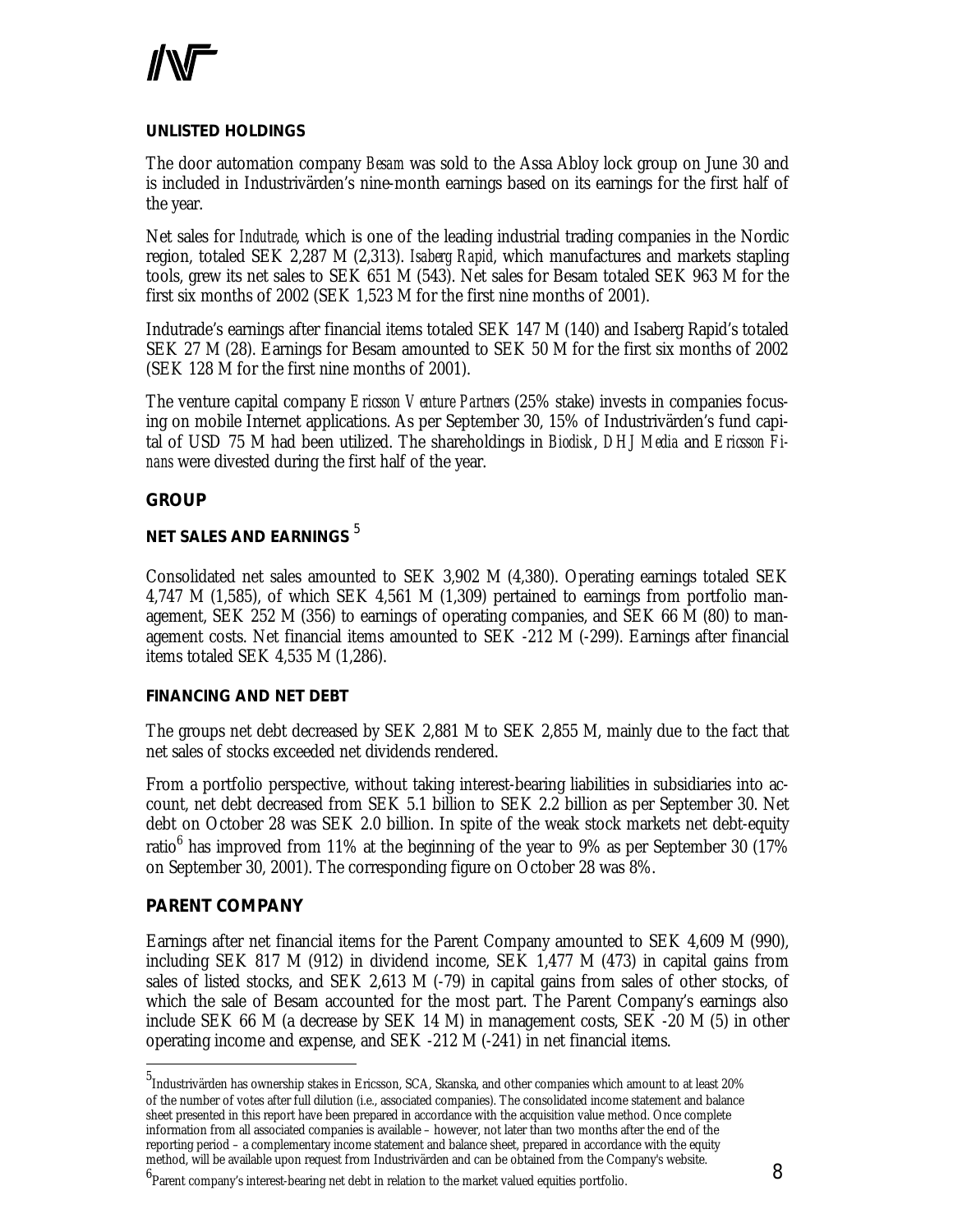### **NOMINATING COMMITTEE FOR ELECTION OF BOARD MEMBERS**

The 2002 Annual General Meeting resolved to authorize the Chairman of the Board to appoint four members from among the shareholders' representatives to serve with the Chairman of the Board on a nominating committee for future board elections. Accordingly, the following persons have been named members of the nominating committee: Tom Hedelius, Chairman of the Board, Christer Elmehagen, AMF Pension, Thomas Halvorsen, the Fourth AP Fund, Curt Källströmer, Handelsbanken and Fredrik Lundberg, L E Lundbergföretagen.

### **ACCOUNTING PRINCIPLES**

This interim report has been prepared in accordance with recommendation RR 20, Interim Reporting, of the Swedish Financial Accounting Standards Council. The recommendations of the Swedish Financial Accounting Standards Council that took effect on January 1, 2002, have been applied in this interim report. In other respects, the interim report has been prepared using the same accounting principles and calculation methods used in the 2001 Annual Report. Application of the new recommendations has not had any impact on earnings for the period.

Stockholm, Sweden, October 31, 2002

Anders Nyrén *President and CEO*

### **AUDITOR'S EXAMINATION REPORT**

We have conducted a limited review of the accompanying interim report in accordance with the recommendation issued by the Swedish Institute of Authorized Public Accountants (FAR). A limited review is considerably less in scope than an audit. Nothing has come to our attention that indicates that the interim report does not fulfill the requirements of the Swedish Stock Exchange Act and the Swedish Annual Accounts Act.

Stockholm, October 31, 2002

Öhrlings PricewaterhouseCoopers AB

Ingvar Pramhäll *Authorized Public Accountant*

### **FINANCIAL CALENDAR**

The year-end report for 2002 will be released on February 12, 2003. The 2002 Annual Report will be published in mid-March 2003. The Annual General Meeting will be held in Stockholm on April 2, 2003. The interim report for the first quarter of 2003 will be released on May 5, 2003.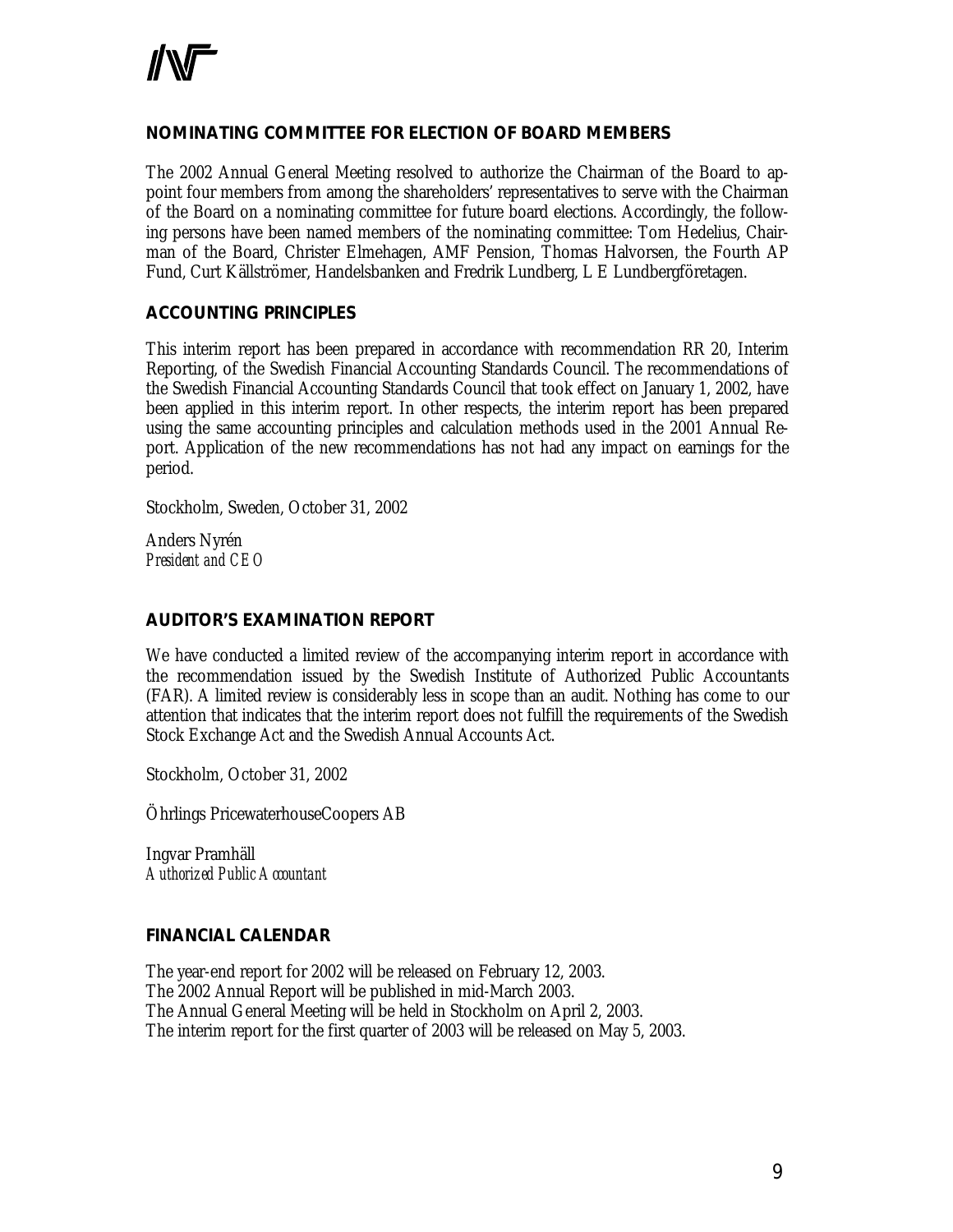### **Industrivärden Consolidated Income Statement**

| <b>SEK M</b>                                                                                                                                                | 2002<br>July-Sept.                          | 2001<br>July-Sept.                                | 2002<br>Jan.-Sept.                                | 2001<br>Jan.-Sept.                                   | 2001<br>Jan.-Dec.                                    |
|-------------------------------------------------------------------------------------------------------------------------------------------------------------|---------------------------------------------|---------------------------------------------------|---------------------------------------------------|------------------------------------------------------|------------------------------------------------------|
| PORTFOLIO MANAGEMENT<br>Dividend income from stocks<br>Result of sales of listed stocks<br>Result of sales of other stocks<br>Other income and expenses     | 21<br>$-50$<br>$-24$                        | 5<br>33<br>$-5$                                   | 817<br>1,463<br>2,313<br>$-32$                    | 912<br>474<br>$-69$<br>-8                            | 918<br>713<br>$-69$<br>$-13$                         |
| Earnings from portfolio management                                                                                                                          | $-53$                                       | 33                                                | 4,561                                             | 1,309                                                | 1,549                                                |
| OPERATING COMPANIES<br>Net sales<br>Cost of goods sold<br>Development costs<br>Selling costs<br>Administrative costs<br>Other operating income and expenses | 941<br>$-624$<br>$-7$<br>$-191$<br>-48<br>3 | 1,480<br>$-984$<br>$-14$<br>$-249$<br>$-115$<br>4 | 3,902<br>$-2,582$<br>-40<br>$-746$<br>$-282$<br>0 | 4,380<br>$-2,931$<br>$-44$<br>$-743$<br>$-327$<br>21 | 5,981<br>$-3,999$<br>-63<br>$-1,023$<br>$-438$<br>27 |
| Earnings from operating companies                                                                                                                           | 74                                          | 122                                               | 252                                               | 356                                                  | 485                                                  |
| <b>Management costs</b>                                                                                                                                     | $-20$                                       | $-31$                                             | -66                                               | $-80$                                                | $-115$                                               |
| <b>Operating earnings</b>                                                                                                                                   | 1                                           | 124                                               | 4,747                                             | 1,585                                                | 1,919                                                |
| Interest income<br>Interest expenses (excl. CPN interest)<br>Other financial items                                                                          | 33<br>$-71$<br>-5                           | 7<br>$-102$<br>5                                  | 53<br>$-235$<br>-30                               | 34<br>$-283$<br>$-50$                                | 48<br>-385<br>$-72$                                  |
| Earnings after financial items                                                                                                                              | $-42$                                       | 34                                                | 4,535                                             | 1,286                                                | 1,510                                                |
| <b>CPN</b> interest                                                                                                                                         |                                             | $-47$                                             |                                                   | $-141$                                               | $-161$                                               |
| <b>Earnings before taxes</b>                                                                                                                                | $-42$                                       | $-13$                                             | 4,535                                             | 1,145                                                | 1,349                                                |
| Tax on earnings for the period<br>Minority share in earnings for the period                                                                                 | $-26$<br>0                                  | $-44$<br>1                                        | -94<br>0                                          | $-115$<br>$\overline{2}$                             | $-126$                                               |
| Net earnings for the period                                                                                                                                 | -68                                         | $-56$                                             | 4,441                                             | 1,032                                                | 1,223                                                |
| Depreciation included in operating earnings<br>Net earnings per share, SEK <sup>7</sup>                                                                     | $-33$<br>$-0.36$                            | $-43$<br>$-0.04$                                  | $-116$<br>22.99                                   | $-126$<br>6.08                                       | $-173$<br>7.17                                       |

*Besam that was sold on June 30, has been included in the consolidated income statement for the first six months.*

 $\overline{a}$ 

 $^7$ Earnings after tax, excluding CPN interest, divided by 193,135,612 shares.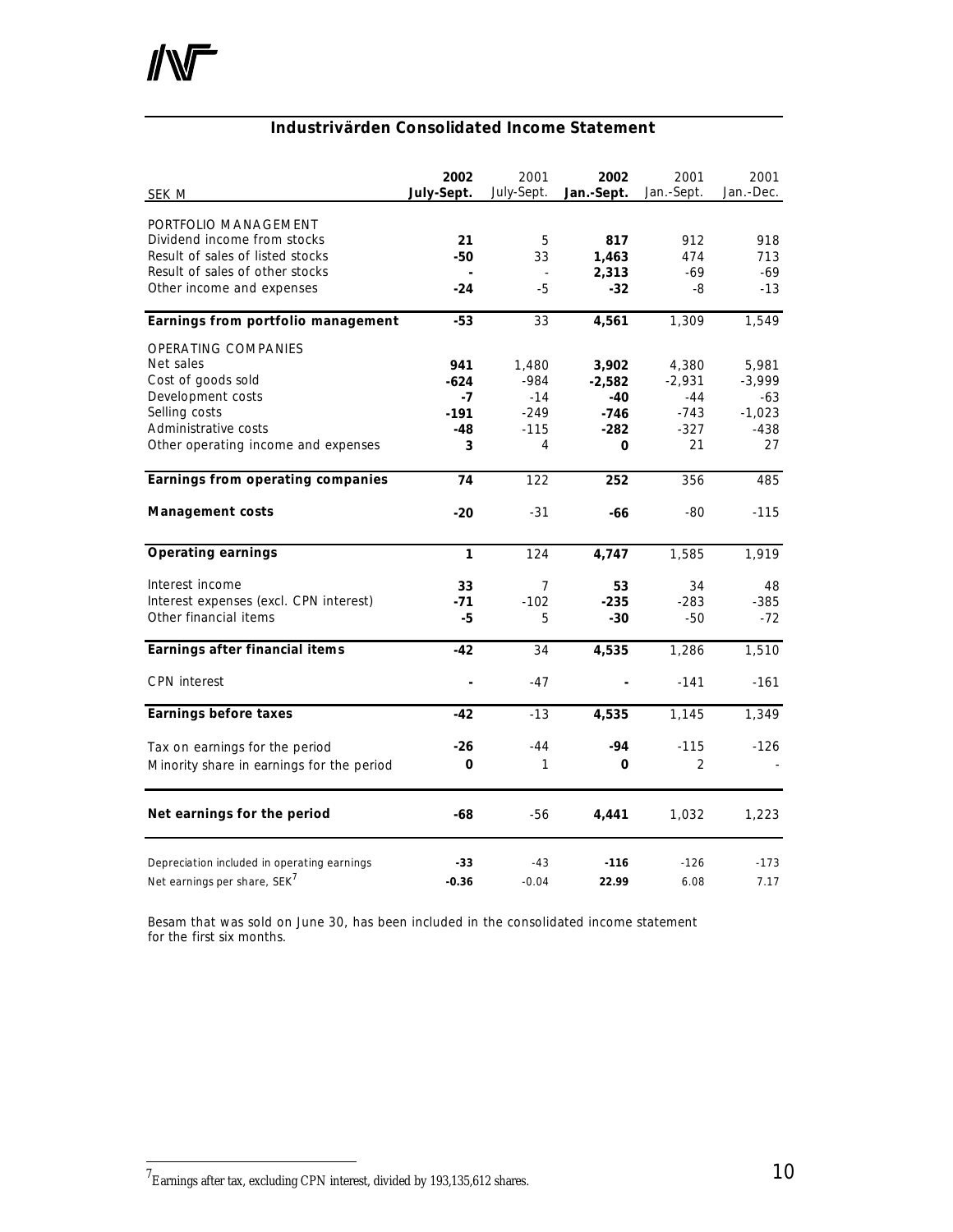### **Breakdown by Business Unit**

### **Net sales**

|                            | 2002                     | 2001       | 2002       | 2001       | 2001      |
|----------------------------|--------------------------|------------|------------|------------|-----------|
| SEK M                      | July-Sept.               | July-Sept. | Jan.-Sept. | Jan.-Sept. | Jan.-Dec. |
| Indutrade                  | 740                      | 761        | 2.287      | 2.313      | 3,109     |
| Isaberg Rapid              | 201                      | 198        | 651        | 543        | 763       |
| Besam (sold holding)       | $\overline{\phantom{0}}$ | 521        | 963        | 1.523      | 2,108     |
| Other, net                 | 0                        |            |            |            |           |
| Total, operating companies | 941                      | 1.480      | 3,902      | 4,380      | 5,981     |

### **Earnings after financial items**

| SEK M                                                            | 2002<br>July-Sept. | 2001<br>July-Sept. | 2002<br>Jan.-Sept.    | 2001<br>Jan.-Sept.    | 2001<br>Jan.-Dec. |
|------------------------------------------------------------------|--------------------|--------------------|-----------------------|-----------------------|-------------------|
| Portfolio management <sup>8</sup>                                | $-115$             | $-72$              | 4,289                 | 988                   | 1,104             |
| Indutrade<br>Isaberg Rapid<br>Besam (sold holding)<br>Other, net | 53<br>17<br>3      | 46<br>9<br>48<br>3 | 147<br>27<br>50<br>22 | 140<br>28<br>128<br>2 | 176<br>28<br>201  |
| Total, operating companies                                       | 73                 | 106                | 246                   | 298                   | 406               |
| Group                                                            | $-42$              | 34                 | 4,535                 | 1,286                 | 1,510             |

| <b>Result of Sales of Stocks</b>                      |                        |            |  |  |
|-------------------------------------------------------|------------------------|------------|--|--|
| <b>Listed Stocks</b><br>SEK M                         |                        |            |  |  |
| January-September<br>Lundbeck A/S<br>Other            | 1,498<br>$-35$         | 9<br>1,463 |  |  |
| July-September<br>Other                               | $-50$                  | 9<br>-50   |  |  |
| <b>Other Stocks</b><br>SEK M                          |                        |            |  |  |
| January-September<br>Besam<br><b>Biodisk</b><br>Other | 2,334<br>109<br>$-130$ | 2,313      |  |  |

 $\overline{a}$ 

<sup>8&</sup>lt;br>Parent Company and other portfolio management companies.

<sup>&</sup>lt;sup>9</sup> Of the total amount reported for result of sales of listed stocks, SEK 1,477 M pertains to the Parent Company for January-September and SEK -28 M for July-September, while SEK -14 M and SEK -22 M respectively, pertains to other management companies.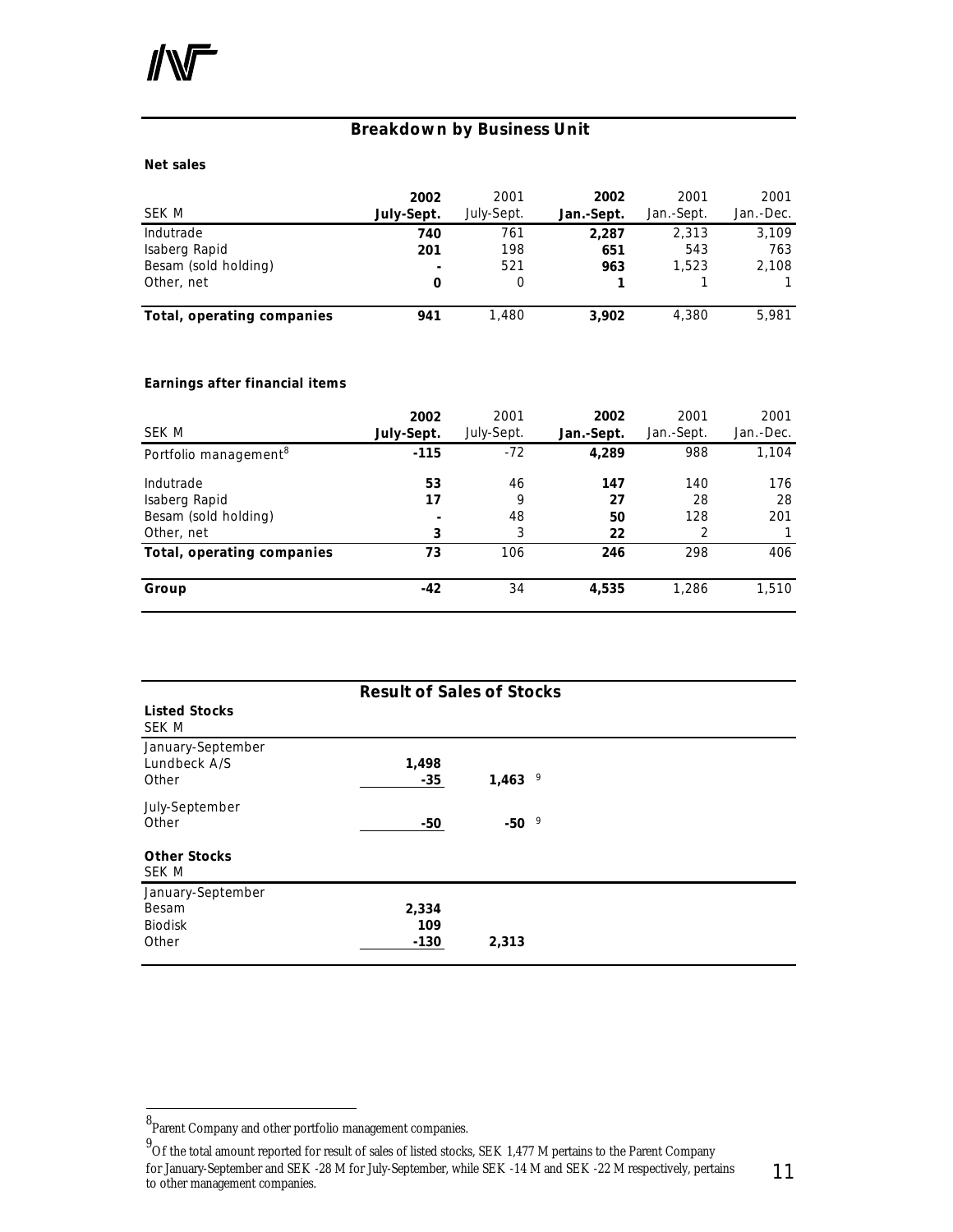

### **Industrivärden Consolidated Balance Sheet**

| SEK M                                      | Sept. 30<br>2002 | Sept. 30<br>2001 | Dec. 31<br>2001   |
|--------------------------------------------|------------------|------------------|-------------------|
|                                            |                  |                  |                   |
| Intangible assets                          | 231              | 258              | 252               |
| Tangible assets                            | 555              | 731              | 713               |
| Shares and participations                  | 18,097           | 18,943           | 17,621            |
| Other financial assets                     | 33               | 136              | 147               |
| Inventories                                | 760              | 1,084            | 1,027             |
| Accounts receivable, trade                 | 643              | 1,157            | 1,100             |
| Other current assets                       | 220              | 247              | 214               |
| Liquid assets                              | 1,720            | 430              | 1,034             |
|                                            |                  |                  |                   |
| <b>Total assets</b>                        | 22,259           | 22,986           | 22,108            |
| Shareholders' equity                       | 16,718           | 13,132           | 13,355            |
| Minority shares                            |                  | 20               | 0                 |
| CPN loans                                  |                  | 447              | 398               |
| Provisions                                 | 239              | 364              | 361               |
| Long-term liabilities, noninterest-bearing | 9                | 12               | $12 \overline{ }$ |
| Long-term liabilities, interest-bearing    | 3,013            | 3,251            | 3,624             |
| Current liabilities, noninterest-bearing   | 870              | 1,366            | 1,416             |
| Current liabilities, interest-bearing      | 1,409            | 4,394            | 2,942             |
|                                            |                  |                  |                   |
| Total shareholders' equity and liabilities | 22,259           | 22,986           | 22,108            |

| Change in shareholders' equity                    |         |            | Unrestricted   | Total share- |
|---------------------------------------------------|---------|------------|----------------|--------------|
|                                                   | Capital | Restricted | shareholders'  | holders'     |
| SEK M                                             | stock   | reserves   | equity         | equity       |
| Opening shareholders' equity according to adopted |         |            |                |              |
| balance sheet as per December 31, 2001            | 871     | 967        | 11,517         | 13,355       |
| <b>Conversion of CPNs</b>                         | 95      | 303        |                | 398          |
| Dividend to shareholders                          |         |            | $-1,458$       | $-1,458$     |
| Transfers between unrestricted and                |         |            |                |              |
| restricted shareholders' equity                   |         | 0          | 0              |              |
| <b>Translation differences</b>                    |         | 0          | $-18$          | $-18$        |
| Net earnings for the period                       |         |            | 4,441          | 4,441        |
| Sept. 30, 2002                                    | 966     | 1,270      | 14,482         | 16,718       |
| Opening shareholders' equity according to adopted |         |            |                |              |
| balance sheet as per December 31, 2000            | 859     | 928        | 11,715         | 13,502       |
| Effect of new accounting principles               | ٠       | ٠          | $\overline{2}$ | 2            |
| Dividend to shareholders                          |         |            | $-1,442$       | $-1,442$     |
| Transfers between unrestricted and                |         |            |                |              |
| restricted shareholders' equity                   |         | $-16$      | 16             |              |
| <b>Translation differences</b>                    |         | 17         | 21             | 38           |
| Net earnings for the period                       |         |            | 1,032          | 1,032        |
| Sept. 30, 2001                                    | 859     | 929        | 11,344         | 13,132       |